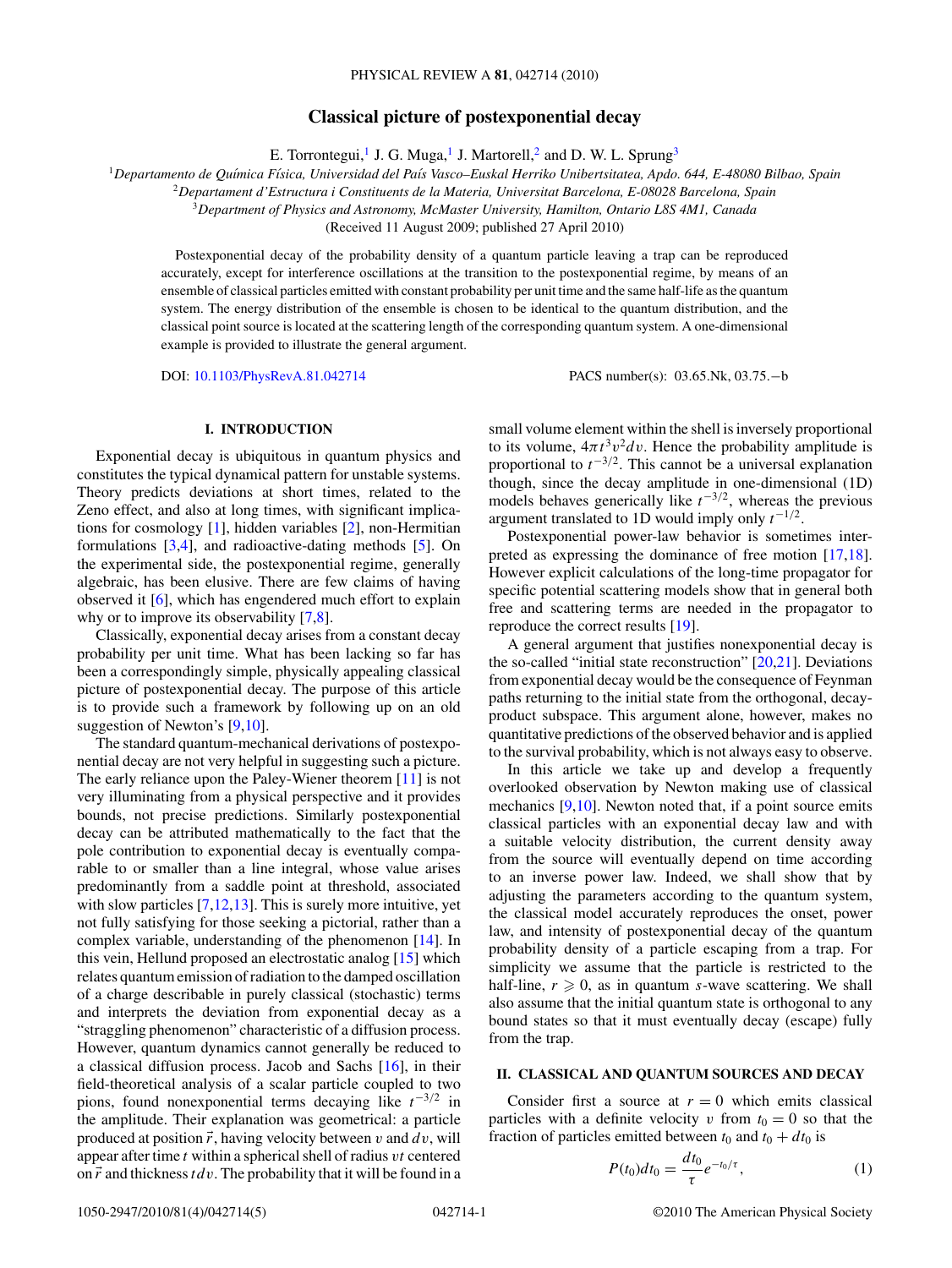<span id="page-1-0"></span>where  $\tau$  is the emission lifetime. The spatial probability density observed at point *r*, at time *t*, is

$$
P_{c,v}(r,t) = \frac{1}{\tau v} e^{-(t-r/v)/\tau} \theta \left( t - \frac{r}{v} \right),\tag{2}
$$

where  $\theta$  is the step function. For the more general case in which the emitted particles have a velocity distribution  $\rho(v)$ ,

$$
P_c(r,t) = \int_{r/t}^{\infty} dv \,\rho(v) \frac{1}{v\tau} e^{-(t-r/v)/\tau},\tag{3}
$$

or, using  $r = v(t - t_0)$ ,

$$
P_c(r,t) = \int_0^t dt_0 \, \frac{1}{(t-t_0)\tau} \rho\left(\frac{r}{t-t_0}\right) e^{-t_0/\tau}.\tag{4}
$$

The behavior for  $t \gg \tau$  of this integral can be expressed as an asymptotic series,

$$
P_c(r,t) \sim \sum_{n=0}^{m} \tau^n [g^{(n)}(0) - g^{(n)}(t)e^{-t/\tau}],
$$
 (5)

where

$$
g(t_0) \equiv \frac{1}{t - t_0} \rho \left( \frac{r}{t - t_0} \right),\tag{6}
$$

and  $g^{(n)}$  is its *n*th derivative with respect to  $t_0$ . The leading term asymptotically is

$$
P_c(r,t) \sim g(0) = \frac{1}{t} \rho \left(\frac{r}{t}\right). \tag{7}
$$

This is equivalent to Newton's result  $[9,10]$  (we use the probability density rather than the current density). To advance from here, consider now the decay from a quantum trap of a system prepared in a normalized nonstationary state  $|\Psi_0\rangle$ . The wave function of this state at a point *r* and time *t* is

$$
\Psi(r,t) = \langle r|e^{-iHt/\hbar}|\Psi_0\rangle,\tag{8}
$$

with corresponding probability density  $P_q(r,t) = |\Psi(r,t)|^2$ . Using stationary states normalized in energy  $u_E(r)$  [such that  $\langle u_{E'} | u_E \rangle = \delta(E - E')$ ] and inserting the completeness relation,

$$
\Psi(r,t) = \int_0^\infty dE \, \langle r | u_E \rangle \langle u_E | \Psi_0 \rangle e^{-iEt/\hbar}.\tag{9}
$$

The  $u_E$  are solutions of the *s*-wave, radial Schrödinger equation,

$$
\left[\frac{d^2}{dr^2} - v(r) + k^2\right] u_E(r) = 0,
$$
\n(10)

where  $v(r) = (2m/\hbar^2)V(r)$  and  $k^2 = (2m/\hbar^2)E$ . As in [\[22\]](#page-4-0), it is convenient to define new solutions  $w_k(r) = \hbar \sqrt{\frac{k}{m}} u_E(r)$ normalized as  $\langle w_k | w_k \rangle = \delta(k - k')$ , which obey the boundary condition

$$
\lim_{r \to \infty} w_k(r) = \sqrt{\frac{2}{\pi}} \sin[kr + \delta(k)], \tag{11}
$$

where  $\delta(k)$  is the phase shift of the *s* partial wave. These solutions are related to the regular solutions  $\hat{\phi}_k(r)$  [which behave like the Riccati-Bessel function  $\hat{j}_0(kr)$  as  $r \to 0$ ],

$$
w_k(r) = \sqrt{\frac{2}{\pi}} \frac{\hat{\phi}_k(r)}{|f(k)|},\tag{12}
$$

where  $f(k) = |f(k)| \exp(-i\delta)$  is the Jost function, as defined, for example, in Taylor [\[23\]](#page-4-0). It gives the relative normalization between solutions having unit incoming flux at infinity and solutions that have slope *k* at the origin. The partial-wave *S*-matrix element is *S*(*k*) =  $f(-k)/f(k)$ . Zeroes of  $f(k)$  in the upper half complex momentum plane correspond to bound states, while those in the lower half plane are associated with scattering resonances.

For an initially localized nonstationary state

$$
\langle r | \Psi_0 \rangle = 0 \quad \text{for} \quad r > r_a,
$$
 (13)

the wave function can be written as

$$
\Psi(r,t) = \frac{2m}{\pi\hbar^2} \int_0^\infty dE \frac{1}{k} \hat{\phi}_k(r) \frac{\langle \hat{\phi}_k | \Psi_0 \rangle}{|f(k)|^2} e^{-iEt/\hbar}, \qquad (14)
$$

which has a form similar to the survival amplitude obtained in [\[22\]](#page-4-0). They have generically the same asymptotic behavior at long times, which corresponds to an energy distribution  $\rho(E) = |\langle u_E | \Psi_0 \rangle|^2 \sim E^{1/2}$ , as  $E \to 0$ . This long-time asymptotic behavior is governed by the properties when  $k \to 0$  of the integrand of Eq. (14). For "well-behaved" potentials, (those falling off faster than  $r^{-3}$  when  $r \to \infty$  and less singular than  $r^{-3/2}$  at the origin), the  $\ell = 0$  Jost function tends to a constant when  $k \to 0$ . [In the exceptional case that a zero energy resonance occurs,  $f(k = 0) = 0$ .] The  $\hat{\phi}_k$  behave near the origin as Ricatti-Bessel functions,  $\hat{j}_0(kr)$ , and are therefore linear in *k*. The behavior of the integrand near threshold is thus  $\sim E^{1/2}$ . Following the same steps as in the derivation of the asymptotic behavior of the survival amplitude in [\[22\]](#page-4-0), one finds that the position probability density behaves like  $P_q(r,t) \sim t^{-3}$ at long times.

The energy distribution corresponds asymptotically to a velocity distribution since all particles are eventually released. The two distributions are related by

$$
\rho(E)dE = \rho(v)dv.
$$
 (15)

Setting  $E = \frac{1}{2}mv^2$ , *m* being the mass of the emitted particles, makes  $\rho(E) \sim E^{1/2} \Rightarrow \rho(v) \sim v^2$ . Going back to Eq. (7) and considering the long-time regime  $t \gg \gt \tau$ , the classical particle velocity can be approximated by  $v = r/t$ , so  $\rho(r/t) =$  $\rho(v)$ , which implies, as expected, that at large *t* the main contribution to the position probability density is from slow particles. If we consider the same dependence as in the quantum case,  $\rho(v) \sim v^2$ , Eq. (7) implies an asymptotic behavior  $P_c(r,t) \sim t^{-3}$ , that is, the classical model leads to the same power-law dependence as the quantum one. Moreover, in the following we shall see that it can be adjusted to provide the correct amplitude factor as well.

Let us return to Eq.  $(14)$  and write the bra-ket factor as

$$
\langle \hat{\phi}_k | \Psi_0 \rangle = \sqrt{\frac{\pi}{2}} |f(k)| \langle w_k | \Psi_0 \rangle, \tag{16}
$$

Using Eq.  $(12)$  and the asymptotic behavior given by Eq.  $(11)$ , the wave function for  $r \to \infty$  may be written as

$$
\Psi(r,t) \sim \sqrt{\frac{2}{\pi}} \frac{m}{\hbar^2} \int_0^\infty dE \frac{1}{k} \langle w_k | \Psi_0 \rangle \sin[kr + \delta(k)] e^{-iEt/\hbar}.
$$
\n(17)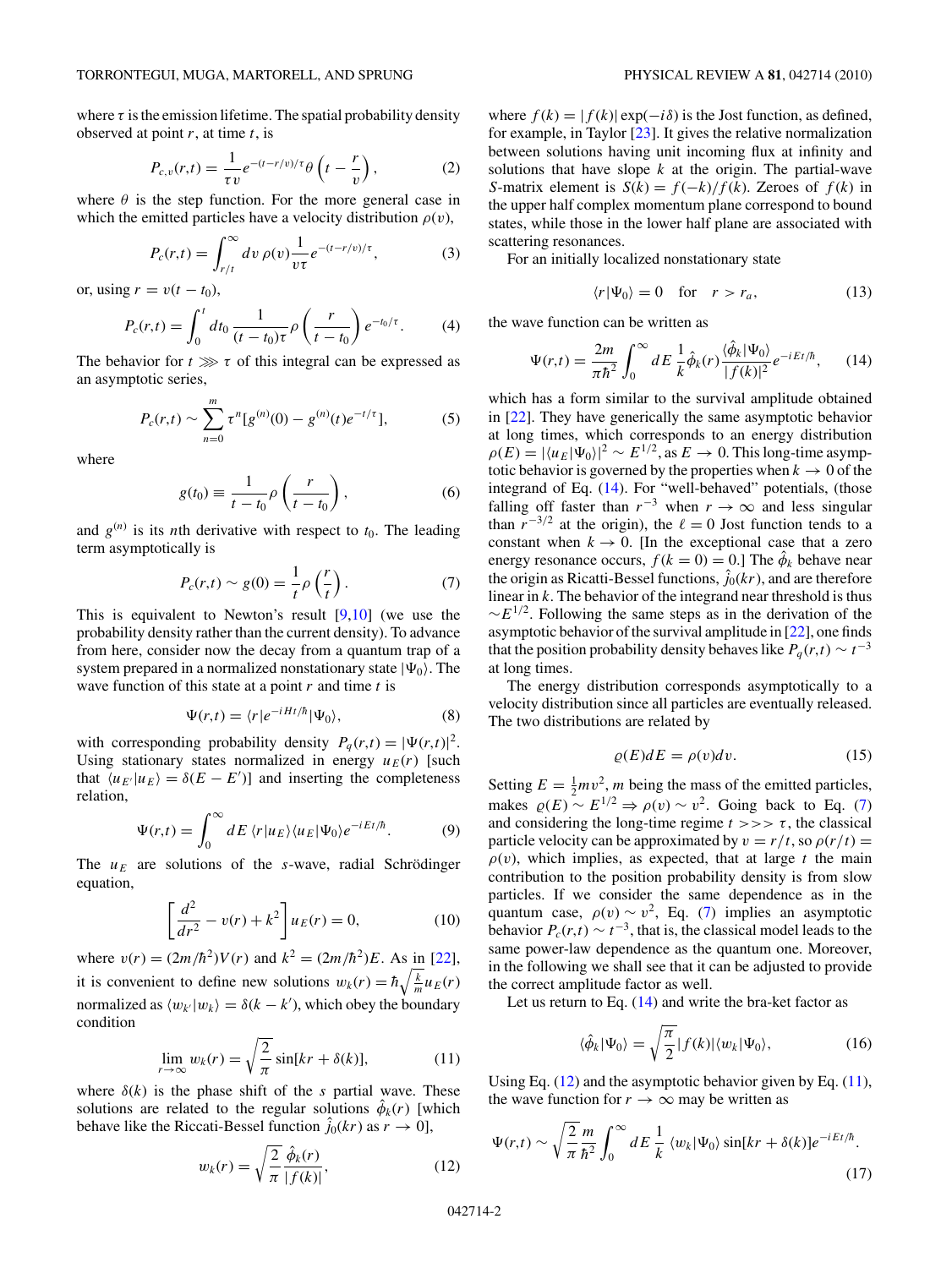<span id="page-2-0"></span>At low energy, the phase shift  $\delta(k)$  is well described by the effective range expansion

$$
k \cot \delta(k) = -\frac{1}{a_0} + \frac{1}{2}r_0k^2 + \cdots,
$$
 (18)

where  $a_0$  is the scattering length while  $r_0$  is called the effective range of the potential function. The asymptotic form of the resulting integral can be obtained from the Riemann-Lebesgue lemma [\[24\]](#page-4-0). Only the main term which depends on the  $k \to 0$ behavior of the integrand is kept. This gives a probability density of the form

$$
P_q(r,t) \sim \beta \left[ r - a_0 \right]^2 \frac{1}{t^3},\tag{19}
$$

where  $\beta$  is the strength factor for the asymptotic dependence of the velocity distribution,  $\rho(v) \sim \beta v^2$ , which will depend on the particular state and potential. It has units of  $[\beta] \sim v^{-3}$ . In the approximation  $v = r/t$  we can write

$$
\rho(v) \sim \beta \frac{r^2}{t^2}.\tag{20}
$$

Introducing this in Eq. [\(7\)](#page-1-0) we obtain for the classical probability density at long times

$$
P_c(r,t) \sim \beta \frac{r^2}{t^3}.\tag{21}
$$

Compare now Eqs.  $(19)$  and  $(21)$ , and to avoid confusion, let us rewrite  $r \rightarrow r_q$  for the quantum case and  $r \rightarrow r_c$  for the classical one. We see that if the classical coordinate is shifted by  $a_0$ ,  $r_c = r_q - a_0$ , the classical model will reproduce the quantum probability density. Equivalently,  $P_c(r) = P_q(r)$  at long times if the classical source is not at the origin but is displaced by the scattering length *a*0.

In the exceptional case of a potential with a zero energy resonance  $a_0 \rightarrow \infty$ , and therefore the first term on the r.h.s. of Eq. (18) is absent. This causes the Jost function to have a simple zero at  $k = 0$  (see [\[23\]](#page-4-0)), and therefore  $|\langle w_{k=0}|\Psi_0\rangle|^2$  is nonvanishing. We then find, instead of Eq. (19), that

$$
P_q(r,t) \sim |\langle w_{k=0}|\Psi_0\rangle|^2 m/(\hbar t), \tag{22}
$$

which is again in agreement with the classical expression  $(7)$ taking  $\rho(v=0) = |\langle w_{k=0}|\Psi_0\rangle|^2 m/\hbar$ .

## **III. MODEL CALCULATION**

We now check the general argument developed in Secs. [I](#page-0-0) and [II,](#page-0-0) in the specific case of Winter's  $\delta$ -barrier model [\[13\]](#page-4-0) which is described in Fig. 1. The initial state is an eigenstate of the infinite square well potential,

$$
\langle r|\Psi_0\rangle = \begin{cases} \sqrt{\frac{2}{L}}\sin\left(\frac{n\pi r}{L}\right) & r \leq L \\ 0 & r \geq L \end{cases}, \tag{23}
$$

and the *k*-normalized basis functions are

$$
\langle r|w_k\rangle = e^{-i\delta(k)} \sqrt{\frac{2}{\pi}} \times \begin{cases} \sin(kr)/f(k) & r \leq L \\ (i/2)[e^{-ikr} - S(k)e^{ikr}] & r \geq L \end{cases},
$$
\n(24)



FIG. 1. (Color online) Scheme of the Winter model. (a) The initial state is the ground state of an infinite square well. (b) One of the walls is replaced by a  $\delta$  barrier  $V = V_0 \delta(r - L)$ .

where  $S(k) = f(k)^*/f(k)$ , and the Jost function for this model is

$$
f(k) = 1 + \frac{\alpha}{2ik}(e^{2ikL} - 1),
$$
 (25)

with  $\alpha = 2mV_0/\hbar^2$ .  $\rho(v) = |\langle w_k|\Psi_0\rangle|^2 m/\hbar$  can be calculated exactly and takes the form

$$
\rho(v) = \frac{Lm}{\pi\hbar} \frac{k^2}{k^2 + \alpha k \sin(2kL) + \alpha^2 \sin^2(kL)}
$$

$$
\times \left[ \frac{2n\pi \sin(kL)}{k^2L^2 - n^2\pi^2} \right]^2.
$$
 (26)

From here the exact classical probability density is calculated numerically using Eq. [\(4\)](#page-1-0), whereas the quantum density is given by the square modulus of Eq. [\(9\)](#page-1-0). In the large-*t* region the probability density has analytical expressions in both quantum and classical cases given by Eqs. (19) and (21), respectively. The coefficient  $\beta$  is easy to find from Eq. (26) in the limit  $v \rightarrow 0$ ,

$$
\beta = \frac{4m^3 L^3}{(1 + \alpha L)^2 n^2 \pi^3 \hbar^3}.
$$
 (27)

Also, Eq. (24) and  $S(k) = e^{2i\delta(k)}$  give for the Winter model the explicit source shift

$$
a_0 = \frac{\alpha L^2}{1 + \alpha L},\tag{28}
$$

which, for  $\alpha \geq 0$ , lies between 0 (for  $\alpha L \to 0$ , no barrier) and *L* (for large  $\alpha L$ , strong confinement).

Finally, the quantum and classical probability densities both take (shifting the classical point source by  $a_0$ ) the postexponential form

$$
P_{q,c}(r,t) \sim \frac{4}{n^2(1+\alpha L)^2} \left(\frac{Lm}{\pi\hbar}\right)^3 \left(r - \frac{\alpha L^2}{1+\alpha L}\right)^2 \frac{1}{t^3}.
$$
 (29)

The agreement is illustrated in Fig. [2,](#page-3-0) where the exact decay curves (numerically integrated) are plotted. The classical density (triangles) indeed reproduces the quantum behavior (solid line) if the source shift is taken into account. For comparison we also show a curve in which the shift is not applied, so that the classical source remains at  $r = 0$  (circles).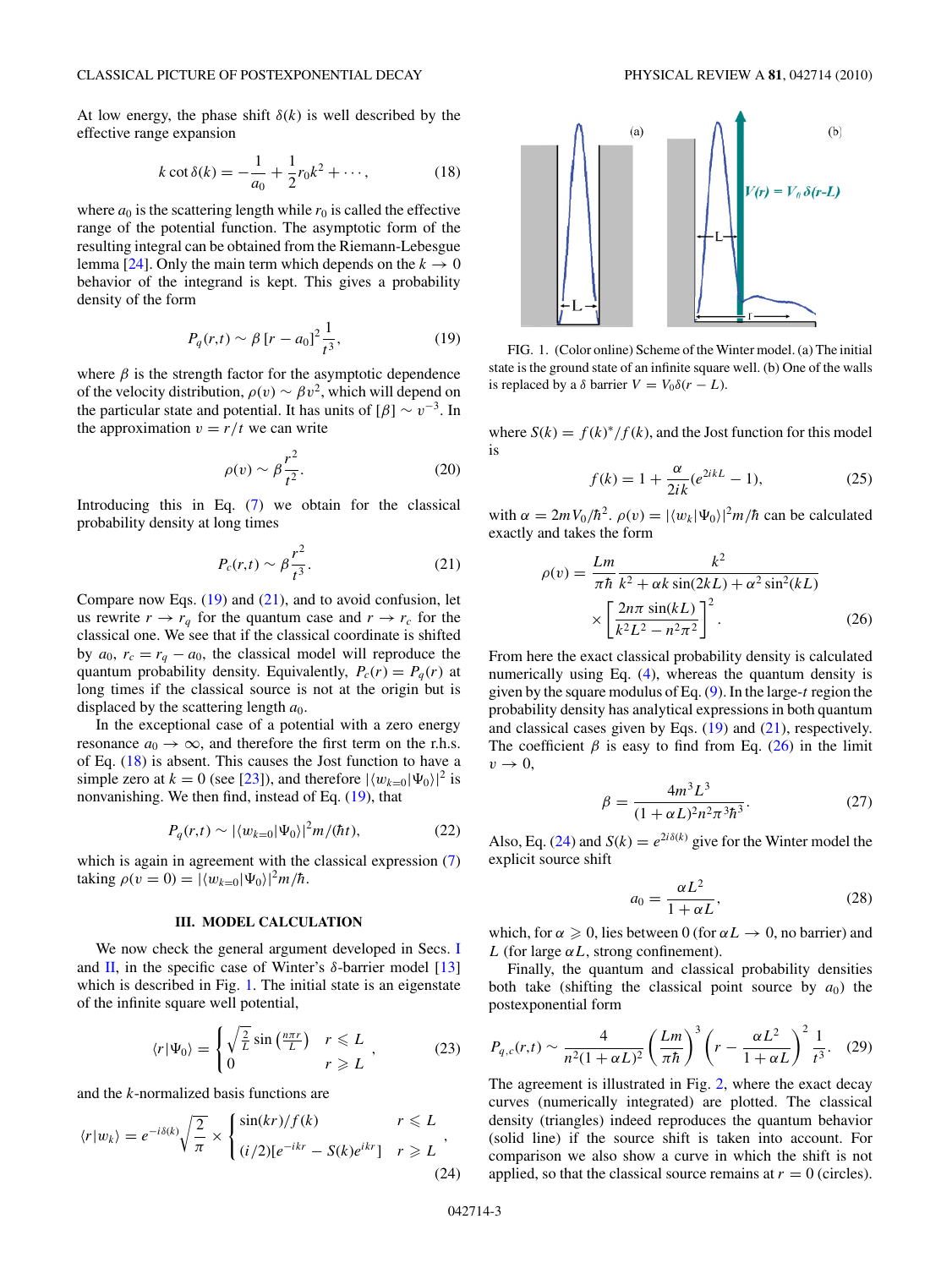<span id="page-3-0"></span>

FIG. 2. (Color online) The exact probability density obtained numerically versus *t*: quantum result, solid (red) line; classical solution including the source shift, Eq. [\(28\)](#page-2-0), triangles; classical solution without applying the source shift, circles. Parameter values:  $h = 1, m = 1/2, L = 1, \alpha = 5, n = 1, r = 2, \text{ and } \tau = 0.5.$ 

Taking the same value for  $\tau$ , we see that the classical model also agrees with the quantum one in the pre-exponential and exponential zones  $(0 < t < 5$  in the drawing). The classical model differs only in the absence of oscillations which occur at the onset of postexponential behavior, due to quantum interference. The asymptotic behavior is indistinguishable on the scale of the figure from the analytical expression Eq. [\(29\)](#page-2-0).

The exceptional case of a zero energy resonance corresponds to an attractive  $\delta$  with  $\alpha = -1/L$ . In this case from Eqs.  $(7)$  and  $(22)$  we get

$$
P_{q,c}(x,t) \sim \frac{4Lm}{\hbar n^2 \pi^3 t} \tag{30}
$$

for both the classical and quantum cases (see Fig. 3). If *α* is close to the critical value, say  $\alpha = -1/L + \epsilon$ , the decay follows a *t*−<sup>1</sup> decay law for some substantial period of time until the  $t^{-3}$  decay eventually dominates (see Fig. 4). The smaller  $\epsilon$  is, the longer the  $t^{-1}$  behavior persists.

#### **IV. DISCUSSION**

To summarize, the foregoing results provide an intuitive physical picture and quantitative description of postexponential decay of the probability density at points distant from the source. We have developed the classical model suggested by Newton so as to achieve an accurate match between classical and quantum decays. Purely exponential decay from



FIG. 3. (Color online) Logarithm of the probability density versus *t*, for an attractive *δ* potential having a zero energy resonance: exact quantum numerical solution, solid red line; classical model solution, triangles. The long-time behavior is indistinguishable from Eq. (30).  $\alpha = -1$ ,  $\tau = 0.2$ , and other parameters are as in Fig. 2.



FIG. 4. (Color online) Logarithm of the probability density versus *t* for a *δ* potential slightly less attractive than required to produce a zero energy resonance: exact quantum numerical solution (solid blue line) and approximate power-law decays proportional to *t*−<sup>1</sup> [Eq. (30), dashed red line] and  $t^{-3}$  [Eq. [\(29\)](#page-2-0), dotted green line].  $\alpha = -0.98$ ,  $r = 10$ ,  $\tau = 0.2$ , and other parameters are as in Fig. 2.

a source leads naturally, because of dispersion associated with a velocity distribution of the emitted particles, to the same power-law decay in quantum and classical scenarios. Quantum mechanics is required to provide the emission characteristics, but initial-state reconstruction (ISR) plays no role in the classical, purely outgoing dynamics. We have checked with the methodology of  $[25]$ , that ISR terms are negligible in the postexponential range of times, in the quantum calculation of Fig. 2. This contrasts with their relevance to the survival probability [\[25\]](#page-4-0) and indicates different mechanisms for the transition to postexponential decay inside and outside the source. Indeed, the survival probability (calculated either as  $|\langle \Psi(0) | \Psi(t) \rangle|^2$  or  $|\langle r | \Psi(t) \rangle|^2$  with  $r < L$ ) is still in its exponential regime when the transition shown in Fig. 2 (at  $r = 2$ ) takes place; that is, the purely exponential decay hypothesis [\(1\)](#page-0-0) for the classical source is justified, and the onset of the postexponential regime of survival within the trap cannot causally affect the transition observed in the density outside the source.

Due to recent advances in lasers, semiconductors, nanoscience, and cold atoms, microscopic interactions are now relatively easy to manipulate, decay parameters have become controllable, and postexponential decay has become more accessible to experimental scrutiny and/or applications [\[8\]](#page-4-0). Under appropriate conditions it could become the dominant regime and be used to speedup decay *via* an anti-Zeno effect [\[26\]](#page-4-0). Moreover, recent experiments on periodic waveguide arrays provide a classical, electric field analog of a quantum system with exponential decay [\[27,28\]](#page-4-0) where the postexponential region could be studied in a particularly direct way.

#### **ACKNOWLEDGMENTS**

J.G.M. acknowledges the kind hospitality of the Max Planck Institute for Complex Systems in Dresden. We acknowledge funding by the Basque Country University UPV-EHU (GIU07/40), the Ministerio de Educación y Ciencia Spain (FIS2006-10268-C03-01/02 and FIS2009-12773-C02- 01), and NSERC Canada (RGPIN-3198). E.T. acknowledges financial support by the Basque Government (BFI08.151).